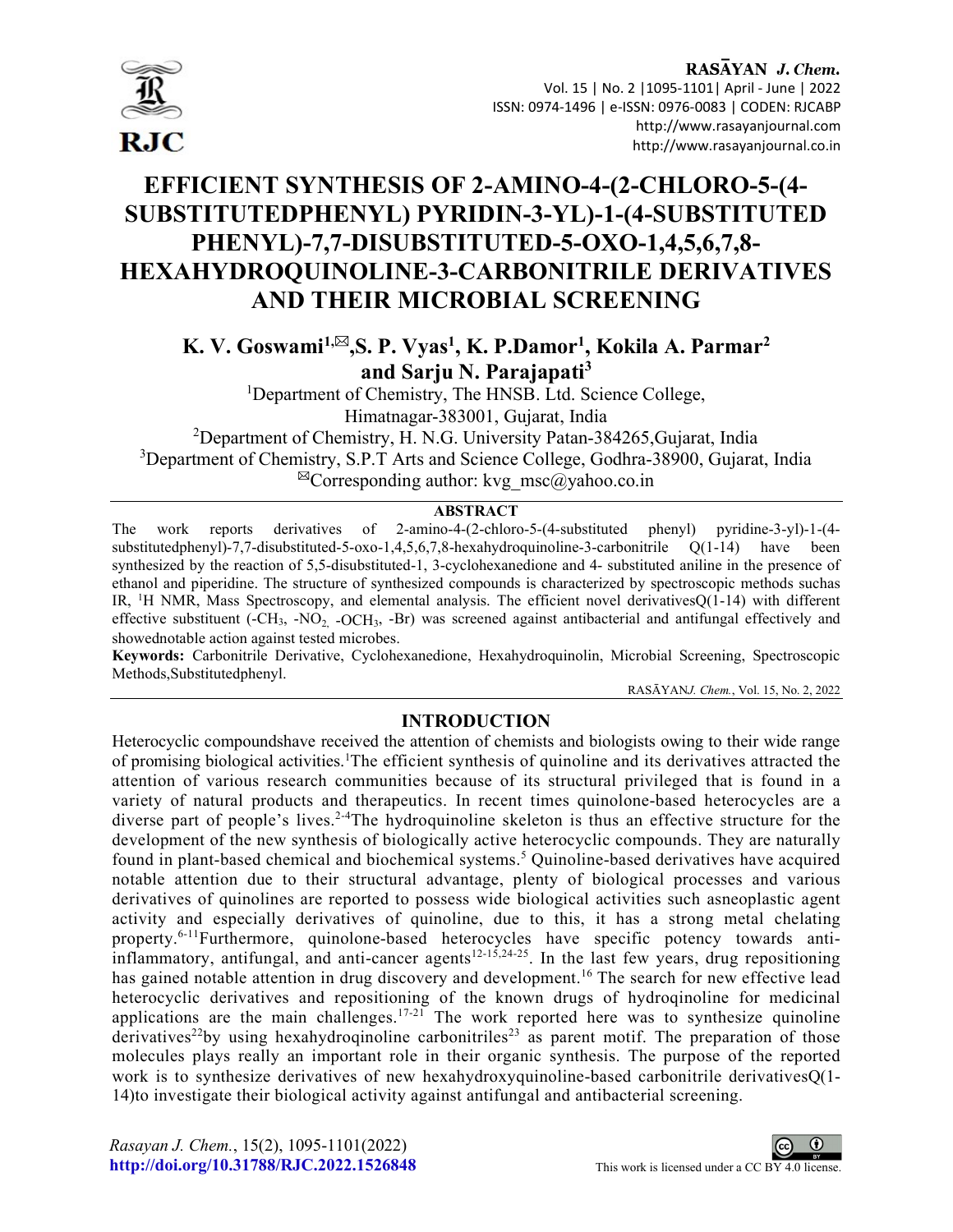# EXPERIMENTAL

#### Material and Methods

Measured melting points are uncorrected on the basis of available melting apparatus and present in degree Celsius. The observation of the progress of all reactions of all synthesized compounds was administered by TLC. TLC was run using TLC aluminum sheet silica gel 60F254(Merck) and visualization was done using an iodine/UV lamp for the detection of the spots. Elemental analysis (% C, H, N) was carried out by a Perkin Elmer 2400 CHN analyzer. IR spectra of all the compounds have been recorded on a Shimadzu FT-IR 8401 spectrophotometer in KBr disks. The <sup>1</sup>H-NMR spectra have been recorded on a Bruker AC 400F (400MHz) instrument using TMS as an internal standard in DMSO-d6 as a solvent, with chemical shifts in δ ppm. Mass spectra, JEOL-JMS 600 spectrometer. The solvent was removed under reduced pressure using a Buchi rotary evaporator. Chemicals were purchased from AR grade and substituted anilines, malononitrile are commercial products and were used without further purification.

## Preparation of 5-(4-substituted phenyl)-2-chloro-3-formylpyridine

Charged Dimethylformamide (9.56 mL, 59mmol), and N-(2-arylethenyl) acetamide (4.8 mmol) during a three-necked glass round-bottomed flask equipped with a thermometer, condenser, guard tube, and mechanical stirrer. The reaction mixture cooled to  $0^0$ C. To it, phosphorous oxychloride (39 mmol) was added dropwise with stirring over a period of 35-40 minutes at  $0.55^{\circ}$ C. Stirred the reaction mixture for 1 hour at normal room temperature and then stirred at  $90^{\circ}$ C for 3.5 hours. After the completion of the reaction, the reaction yield cooled to  $25\degree$ C temperature and poured into ice water, and neutralized with sodium acetate salt. The crude yield was filtered and washed with water, the basic liquid was extracted with chloroform and set to evaporate to dryness. The final crude solid was crystallized from Diethyl ether to give the desired derivatives.

## Preparation of {[2-chloro-5-(4-substituted phenyl) pyridin-3-yl]methylidene} propanedinitrile

5-phenyl-2-chloro-3-formyl pyridine (0.01mol) malononitrile and (0.01mol) ethanol (10.5 ml) were charged in R.B.F with mechanical stirrer and condenser. The reaction mixture was gradually heated. When the entire compound was dissolved in the mixture, 2-3 drops of triethylamine were added to the mixture and refluxed for about 1 hr. After the completion of the reaction (checked by TLC), the yield was filtered and washed with cold ethanol. The product was recrystallized with methanol.

#### Synthesis of enaminone

A mixture of 5, 5-disubstituted-1, 3-cyclohexanedione (0.01 mol), and 4- substituted aniline (0.01 mol) was heated in an oil bath for 1 hr. and cooled to room temperature. The isolated solid mass was filtered and washed with ether and dried.

# Synthesis of 2-amino-4-(2-chloro-5-(4-substitutedphenyl) pyridin-3-yl)-1-(4 substitutedphenyl)-7, 7-disubstituted-5-oxo-1, 4, 5, 6, 7, 8- hexahydroquinoline-3-carbonitrile derivatives (Q-1 toQ-14)

Charged enaminone (0.01mole), {[2-chloro-5-(4-substitutedphenyl) pyridin-3-yl] methylidene} propanedinitrile (0.01mole), piperidine (3-4 drops) and ethanol (10 ml) in a three-necked glass R.B.F. with a thermometer pocket, reflux condenser and mechanical stirrer. The reaction mass was refluxed with constant stirring. The reaction was monitored by TLC, after the completion of the reaction, it had been cooled to temperature and stirred for 10-15 min,and the resulting solid mass was filtered, washed with a small amount of ethanol, and dried. The crude product was purified by leaching in an equimolar mixture of chloroform and methanol to get the pure derivatives.

# RESULTS AND DISCUSSION

Scheme-1outlines the synthesis of intermediates I,II,III and IV used for the preparation of final compounds and outlines the synthesis of new quinoline derivatives (Q-1 to Q-14). The structures of the derivatives (Fig.-1) were confirmed on the basis of elemental analysis and spectral data studies.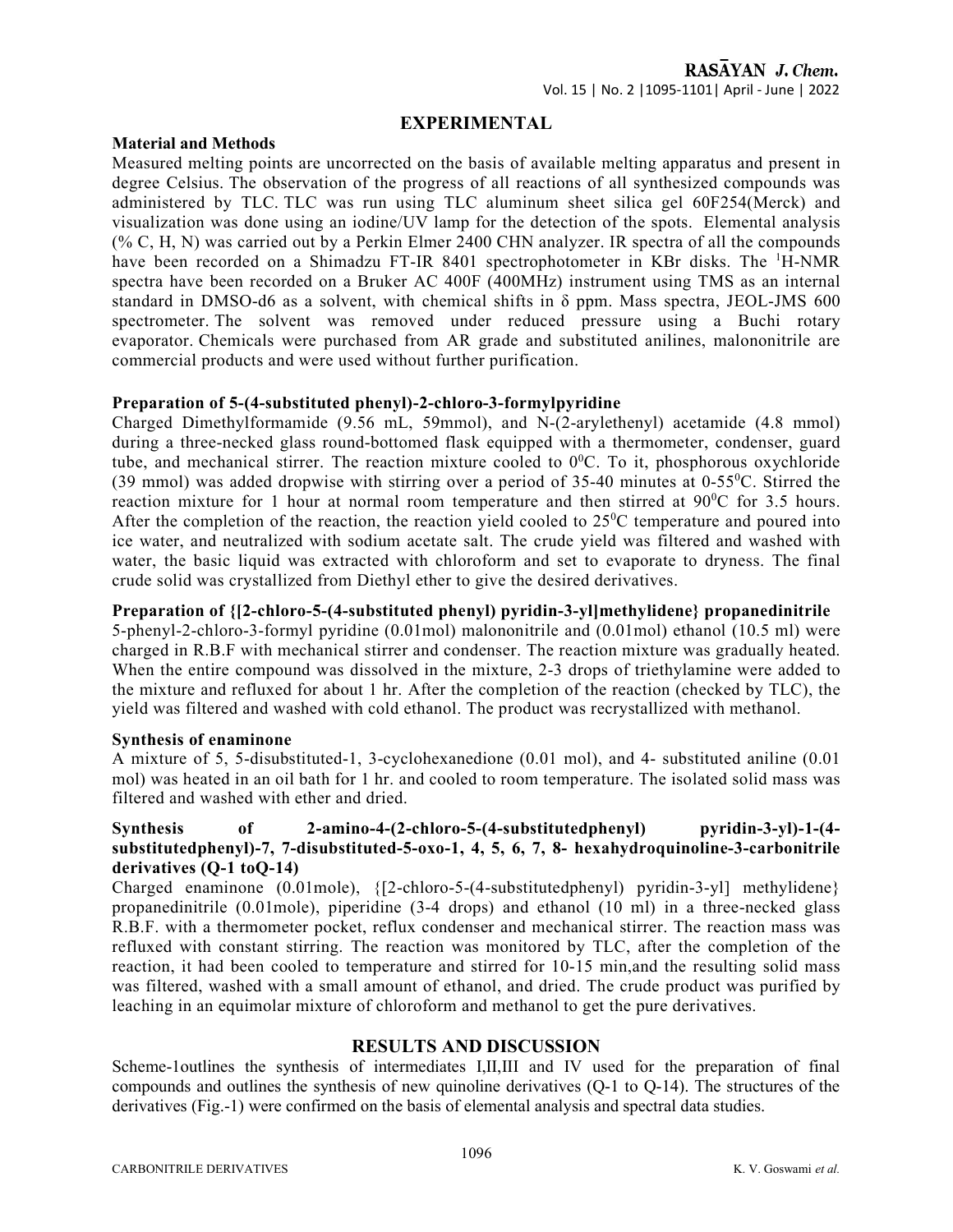RASAYAN J. Chem.

Vol. 15 | No. 2 |1095-1101| April - June | 2022



(IV)

Scheme-1: Synthesis of 2-Amino-4-(2-Chloro-5-(4-Substitutedphenyl) Pyridin-3- Yl)-1-(4-Substitutedphenyl)-7, 7- Disubstituted-5-Oxo-1, 4, 5, 6, 7, 8- Hexahydroquinoline-3-Carbonitrile Derivatives [Where R = H, Me, Cl; R<sub>1</sub>, R'<sub>1</sub> = H, CH<sub>3</sub>;R<sub>2</sub> = H, CH<sub>3</sub>, OCH<sub>3</sub>, Cl, Br<sub>2</sub>, NO<sub>2</sub>]

**Q1:** M.P. 272-275<sup>0</sup>C, Yield 82%, IRcm<sup>-1</sup> 3463 (asym. N-H str.), 3333 (sym. N-H str.), 3025 (aromatic C-H str.), 2178 (-CN str.), 1660 (C=O str.), 1555 & 1345 (N=O str. of Ar-NO2), 1568 & 1472 (C=C str. of aromatic ring), 722 (C-Cl str.),<sup>1</sup>H NMR  $\delta_H$ ppm 2.20(s,3H, CH<sub>3</sub>), 1.85-2.55 (m, 6H, 3xCH<sub>2</sub>), 4.65 (s,1H, CH), 5.60 (s, 2H, NH<sub>2</sub>), 7.45-8.38 (m, 11H, Ar-H), Mol. For. C<sub>27</sub>H<sub>20</sub>ClN<sub>5</sub>O<sub>3</sub>, Mol.Wt. 497, Anal.data. (Cal/Found) C% 65.13/64.30, H% 4.05/4.26, N% 14.06/13.76. (Where R, R<sub>1</sub>/R'<sub>1</sub>, R<sub>2</sub>, = -H, -H, -NO<sub>2</sub>).

Q2:M.P. 278-282<sup>0</sup>C, Yield 77%, IRcm<sup>-1</sup>3479 (asym. N-H str.), 3323 (sym. N-H str.), 3020 (aromatic C-H str.), 2183 (-CN str.), 1672 (C=O str.), 1565 & 1459 (C=C str. of aromatic ring),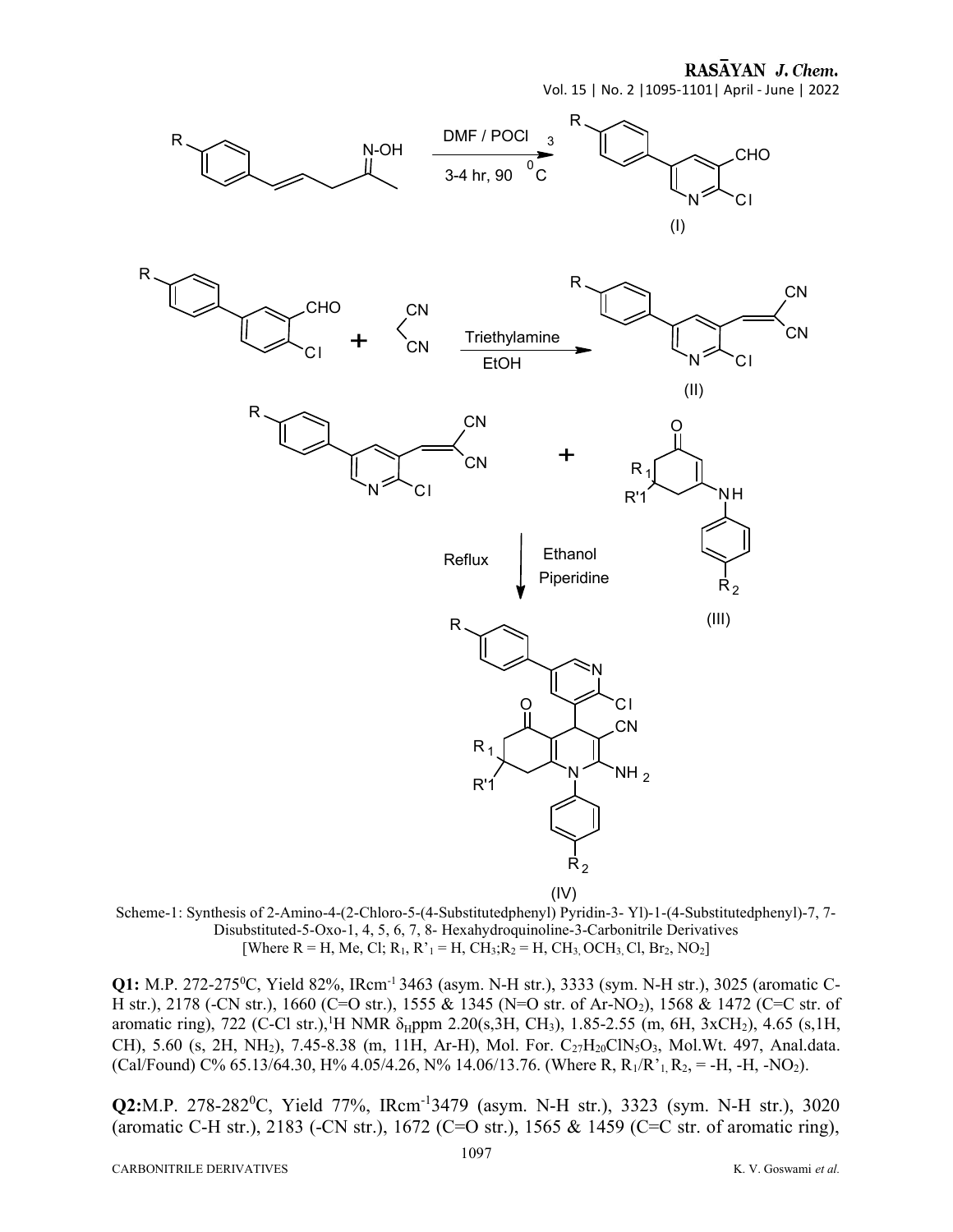705 (C-Cl str.), <sup>1</sup>H NMR  $\delta_H$ ppm 1.63(s,3H, CH<sub>3</sub>),2.19 (s,3H, CH<sub>3</sub>),1.80-2.50 (m, 6H, 3xCH<sub>2</sub>), 4.62 (s, 1H, CH), 5.49 (s, 2H, NH<sub>2</sub>), 7.31-7.62 (m, 11H, Ar-H), Mol. For. C<sub>28</sub>H<sub>23</sub>ClN<sub>4</sub>O, Mol.Wt. 466, Anal.data. (Cal/Found) C% 72.02/71.49, H% 4.96/4.76, N% 12.00/12.54. (Where R, R1/R'1,  $R_2$ , = -CH<sub>3</sub>, -H, -H).



Fig.-1: R = H, Me, Cl,  $R_1R_1$ <sup>-</sup> H, CH<sub>3</sub>,  $R_2$ = H, CH<sub>3</sub>, OCH<sub>3</sub>, Cl, Br, NO<sub>2</sub>

**Q3:** M.P. 284-287<sup>0</sup>C, Yield 75%, IRcm<sup>-1</sup>3474 (asym. N-H str.), 3339 (sym. N-H str.), 3015 (aromatic C-H str.), 2192 (-CN str.), 1668 (C=O str.), 1579 & 1455 (C=C str. of aromatic ring), 718 (C-Cl str.), <sup>1</sup>H NMR  $\delta_H$ ppm 1.60(s,3H, CH<sub>3</sub>), 2.22(s,3H, CH<sub>3</sub>), 2.34 (s,3H, CH<sub>3</sub>),1.81-2.48 (m, 6H, 3xCH<sub>2</sub>), 4.58 (s,1H, CH), 5.51 (s, 2H, NH<sub>2</sub>), 7.27-7.66 (m, 10H, Ar-H), Mol. For. C<sub>29</sub>H<sub>25</sub>ClN<sub>4</sub>O, Mol.Wt. 480, Anal.data. (Cal/Found) C%72.42/73.08, H% 5.24/5.43, N% 11.65/11.44. (Where R, R<sub>1</sub>/R'<sub>1</sub>, R<sub>2</sub>, = -CH<sub>3</sub>, -H, -CH<sub>3</sub>).

**Q4:** M.P. 277-280<sup>o</sup>C, Yield 72%, IRcm<sup>-1</sup>3481 (asym. N-H str.), 3345 (sym. N-H str.), 3025 (aromatic C-H str.), 2158 (-CN str.), 1671 (C=O str.), 1580 & 1452 (C=C str. of aromatic ring), 1235 & 1028 (C-O-C asym. & sym. str. of -OCH<sub>3</sub>), 703 (C-Cl str.), <sup>1</sup>H NMR δ<sub>H</sub>ppm 1.58(s,3H, CH<sub>3</sub>), 2.10(s,3H, CH<sub>3</sub>), 1.81-2.51 (m, 6H, 3xCH2), 4.58 (s,1H, CH), 5.52 (s, 2H, NH2), 7.27-7.59 (m, 10H, Ar-H), Mol. For. C29H25ClN4O2, Mol.Wt. 496, Anal.data. (Cal/Found) C%70.08/69.29, H% 5.07/5.20, N% 11.27/10.95. (Where R,  $R_1/R$ <sup>,</sup>  $R_2$ , = -CH<sub>3</sub>, -H, -OMe).

Q5: M.P. 274-278<sup>0</sup>C, Yield 69%, IRcm-13470 (asym. N-H str.), 3329(sym. N-H str.), 3029 (aromatic C-H str.), 2157 (-CN str.), 1672 (C=O str.), 1560& 1475 (C=C str. of aromatic ring), 708 (C-Cl str.), 568 (C-Br str.),<sup>1</sup>H NMR  $\delta_H$ ppm 1.69(s,3H, CH<sub>3</sub>), 2.15(s,3H, CH<sub>3</sub>), 1.80-2.50 (m, 6H, 3xCH<sub>2</sub>), 4.66 (s,1H, CH), 5.53 (s, 2H, NH<sub>2</sub>), 7.30-7.82 (m, 10H, Ar-H), Mol. For. C<sub>28</sub>H<sub>22</sub>BrClN<sub>4</sub>O, Mol.Wt. 545, Anal.data. (Cal/Found) C%61.61/60.95, H% 4.06/4.26, N% 10.26/10.78. (Where R,  $R_1/R_1^1, R_2 = -CH_3$ , -H, -Br).

Q6:M.P. 269-272<sup>0</sup>C, Yield 81%, IRcm-13462 (asym. N-H str.), 3329(sym. N-H str.), 3027 (aromatic C-H str.), 2160 (-CN str.), 1677 (C=O str.), 1572 & 1460 (C=C str. of aromatic ring), 715 (C-Cl str.), <sup>1</sup>H NMR  $\delta_H$ ppm 2.17(s,3H, CH<sub>3</sub>), 1.65-2.34 (m, 6H, 3xCH<sub>2</sub>), 4.64 (s,1H, CH), 5.29 (s, 2H, NH<sub>2</sub>), 7.10-7.65 (m, 11H, Ar-H), Mol. For.  $C_{27}H_{20}Cl_{2}N_{4}O$ , Mol. Wt. 487, Anal. Data. (Cal/Found) C%66.54/63.65, H% 4.14/3.89, N% 11.50/10.98. (Where R,  $R_1/R_1^2$ ,  $R_2$ , = -Cl, -H, -H).

Q7:M.P. 268-271 <sup>0</sup>C, Yield 68%, IRcm<sup>-1</sup>3472 (asym. N-H str.), 3323 (sym. N-H str.), 3015 (aromatic C-H str.), 2185 (-CN str.), 1666 (C=O str.), 1560 & 1475 (C=C str. of aromatic ring), 1253 & 1018 (C-O-C asym. &sym. str. of -OCH<sub>3</sub>), 711 (C-Cl str.), <sup>1</sup>H NMR δ<sub>H</sub>ppm 2.17 (s,3H, CH<sub>3</sub>), 3.81(s,3H, OCH<sub>3</sub>), 1.65-2.34 (m, 6H, 3xCH2), 4.64 (s,1H, CH), 5.29 (s, 2H, NH2), 7.10-7.65 (m, 10H, Ar-H), Mol. For. C28H22Cl2N4O2, Mol.Wt. 517, Anal. Data. (Cal/Found) C%65.00/66.27, H% 4.29/4.12, N% 10.83/10.41. (Where R,  $R_1/R_1^T$ ,  $R_2$ , = -Cl, -H, -OMe).

Q8:M.P. 270-273<sup>0</sup>C, Yield 67%, IRcm-13468 (asym. N-H str.), 3314 (sym. N-H str.), 3022 (aromatic C-H str.), 2187 (-CN str.), 1657 (C=O str.), 1583 & 1464 (C=C str. of aromatic ring), 718 (C-Cl str.), 560 (C-Br str.), <sup>1</sup>H NMR  $\delta_H$ ppm 2.14 (s,3H, CH<sub>3</sub>), 1.62-2.34 (m, 6H, 3xCH<sub>2</sub>), 4.53 (s,1H, CH), 5.68 (s, 2H, NH<sub>2</sub>),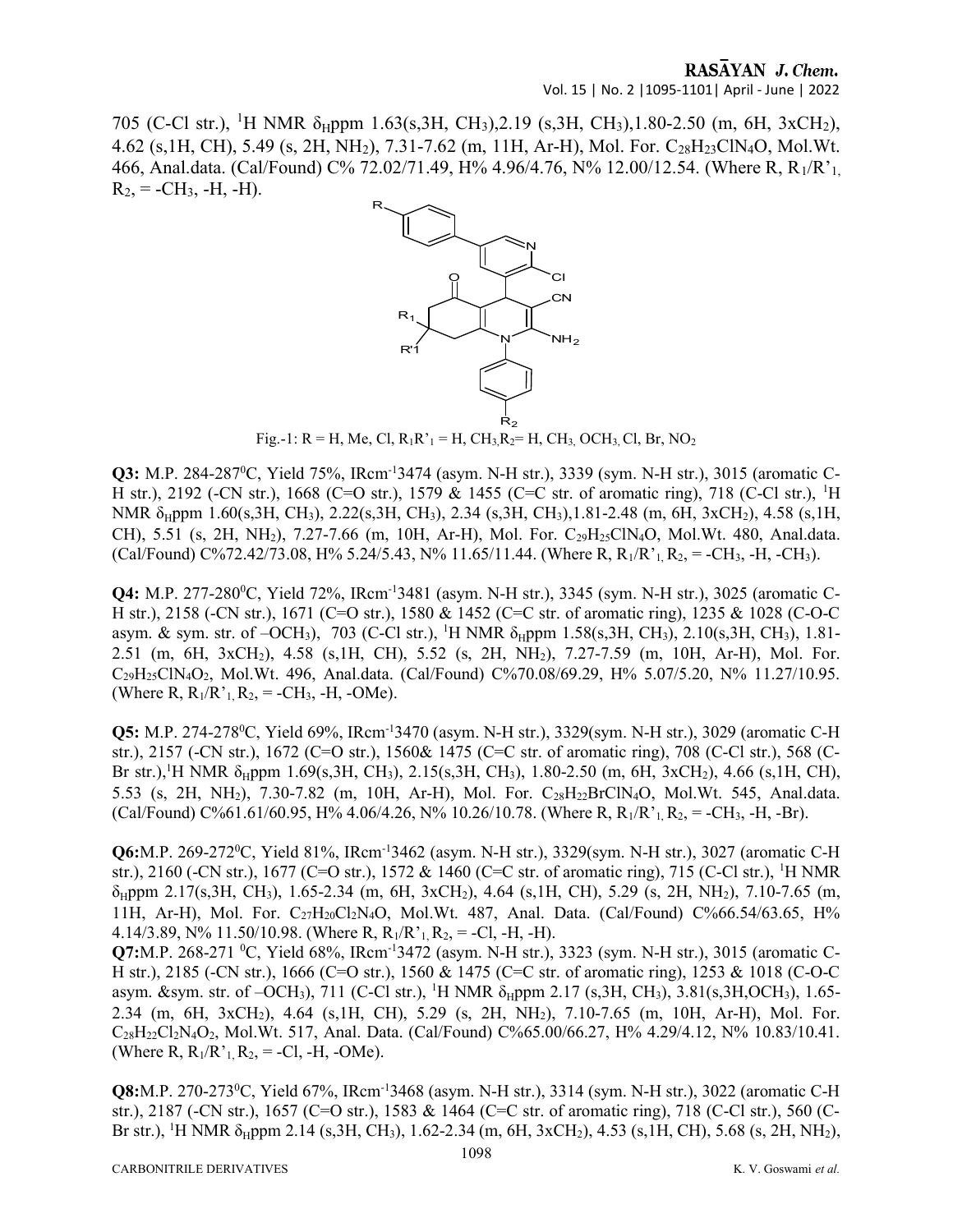RASAYAN J. Chem. Vol. 15 | No. 2 |1095-1101| April - June | 2022

7.11-7.58 (m, 10H, Ar-H), Mol. For.  $C_2H_{19}BrCl_2N_4O$ , Mol.Wt. 566, Anal.data. (Cal/Found)  $C\frac{6}{57.27}{57.88}$ , H% 3.38/3.10, N% 9.89/9.55. (Where R, R<sub>1</sub>/R'<sub>1</sub>, R<sub>2</sub>, = -Cl, -H, -Br).

Q9:M.P. 274-276<sup>0</sup>C, Yield 70%, IRcm-13478 (asym. N-H str.), 3320 (sym. N-H str.), 3025 (aromatic C-H str.), 2187 (-CN str.), 1667 (C=O str.), 1558 & 1342 (N=O str. of Ar -NO2), 1585 & 1478 (C=C str. of aromatic ring), 728 (C-Cl str.), <sup>1</sup>H NMR  $\delta_H$ ppm 2.10 (s,3H, CH<sub>3</sub>), 1.62-2.34 (m, 6H, 3xCH<sub>2</sub>), 4.63 (s,1H, CH), 5.88 (s, 2H, NH<sub>2</sub>), 7.10-7.50 (m, 10H, Ar-H), Mol. For. C<sub>27</sub>H<sub>19</sub>ClN<sub>5</sub>O<sub>3</sub>, Mol.Wt. 532, Anal. data. (Cal/Found) C%60.91/60.30, H% 3.60/3.80, N% 13.15/12.76. (Where R,  $R_1/R_1^1$ ,  $R_2$ , = -Cl, -H, -NO<sub>2</sub>).

Q10:M.P. 282-2850C, Yield 80%, IRcm-13472 (asym. N-H str.), 3350 (sym. N-H str.), 3029 (aromatic C-H str.), 2209 (-CN str.), 1670 (C=O str.), 1589 & 1459 (C=C str. of aromatic ring), 709 (C-Cl str.), 572 (C-Br str.), 1383 (gem-dimethyl str.) <sup>1</sup>H NMR  $\delta_H$ ppm 0.81 (s,3H, CH<sub>3</sub>),0.86 (s,3H, CH<sub>3</sub>), 1.76-2.36 (m, 4H, 2xCH2), 2.15 (s,3H, CH3), 4.50 (s,1H, CH), 5.40 (s, 2H, NH2), 7.13-7.80 (m, 11H, Ar-H), Mol. For. C29H24BrClN4O, Mol.Wt. 559, Anal.data. (Cal/Found) C%62.21/62.71, H% 4.32/4.17, N% 10.01/9.48. (Where R,  $R_1/R$ <sup>,</sup><sub>1</sub>,  $R_2$ , = -H, -CH<sub>3</sub>-Br).

Q11:M.P. 274-2770C, Yield 65%, IRcm-13471 (asym. N-H str.), 3358(sym. N-H str.), 3042 (aromatic C-H str.), 2201 (-CN str.), 1668 (C=O str.), 1572& 1464 (C=C str. of aromatic ring), 710 (C-Cl str.), 1385 (gem-dimethyl str.) <sup>1</sup>H NMR  $\delta_H$ ppm 0.81(s,3H, CH<sub>3</sub>),0.87(s,3H, CH<sub>3</sub>), 1.63 (s,3H, CH<sub>3</sub>), 2.22 (s,3H, CH<sub>3</sub>), 1.68-2.30 (m, 4H, 2xCH<sub>2</sub>), 2.12 (s, 3H, CH<sub>3</sub>), 4.65 (s, 1H, CH), 5.31 (s, 2H, NH<sub>2</sub>), 7.14-7.70 (m, 10H, Ar-H), Mol. For. C31H29ClN4O, Mol.Wt. 509, Anal. data. (Cal/Found) C%73.14/73.33, H% 5.74/5.34, N% 11.01/11.64. (Where R,  $R_1/R_1^3$ ,  $R_2$ , =-CH<sub>3</sub>, -CH<sub>3</sub>, -CH<sub>3</sub>).

**Q12:**M.P. 288-292<sup>0</sup>C, Yield 76%, IRcm<sup>-1</sup>3471 (asym. N-H str.), 3358(sym. N-H str.), 3035 (aromatic C-H str.), 2201 (-CN str.), 1668 (C=O str.), 1569 & 1475 (C=C str. of aromatic ring), 1252 & 1015 (C-O-C asym. &sym. str. of  $-OCH_3$ ), 708 (C-Cl str.), 1385 (gem-dimethyl str.) <sup>1</sup>H NMR  $\delta_{\rm H}$ ppm 0.78(s,3H, CH3),0.85(s,3H, CH3), 1.61 (s,3H, CH3), 3.82 (s,3H,OCH3), 1.70-2.33 (m, 4H, 2xCH2), 2.18 (s,3H, CH3), 4.55 (s, 1H, CH), 5.39 (s, 2H, NH<sub>2</sub>), 7.18-7.79 (m, 10H, Ar-H), Mol. For. C<sub>31</sub>H<sub>29</sub>ClN<sub>4</sub>O<sub>2</sub>, Mol.Wt. 525, Anal. data. (Cal/Found) C%68.05/68.34, H% 5.57/5.70, N% 10.67/10.25. (Where R, R<sub>1</sub>/R'<sub>1</sub>, R<sub>2</sub>, =-CH<sub>3</sub>.  $CH<sub>3</sub>$ -OMe).

**O13:**M.P. 259-261 <sup>0</sup>C, Yield 66%, IRcm<sup>-1</sup>3468 (asym. N-H str.), 3385 (sym. N-H str.), 3042 (aromatic C-H str.), 2198 (-CN str.), 1670 (C=O str.), 1572 & 1464 (C=C str. of aromatic ring), 1550 & 1340 (N=O str. of –NO<sub>2</sub>), 718 (C-Cl str.), 1379 (gem-dimethyl str.) <sup>1</sup>H NMR  $\delta_H$ ppm 0.82(s,3H, CH<sub>3</sub>),0.87(s,3H, CH<sub>3</sub>), 1.63 (s,3H, CH3), 2.15 (s,3H, CH3), 1.75-2.40 (m, 4H, 2xCH2),4.69 (s,1H, CH), 5.88 (s, 2H, NH2), 7.19- 7.78 (m, 10H, Ar-H), Mol. For.  $C_{30}H_{26}CIN_{5}O_{3}$ , Mol.Wt. 540, Anal.data. (Cal/Found) C%66.72/66.10, H% 4.85/4.86, N% 12.97/13.58. (Where R,  $R_1/R_1$ ,  $R_2$ , = -CH<sub>3</sub>, -CH<sub>3</sub>, -NO<sub>2</sub>).

Q14:M.P. 265-2690C, Yield 71%, IRcm-13468 (asym. N-H str.), 3350 (sym. N-H str.), 3048 (aromatic C-H str.), 2169 (-CN str.), 1665 (C=O str.), 1573 & 1453 (C=C str. of aromatic ring), 703 (C-Cl str.), 565 (C-Br str.), 1383 (gem-dimethyl str.) <sup>1</sup>H NMR  $\delta_H$ ppm 0.85(s,3H, CH<sub>3</sub>),0.90(s,3H, CH<sub>3</sub>), 1.70-2.11 (m, 4H, 2xCH2), 2.42 (s,3H, CH3), 4.12 (s,1H, CH), 5.92 (s, 2H, NH2), 7.36-7.99 (m, 10H, Ar-H), Mol. For. C29H23BrCl2N4O, Mol.Wt. 594, Anal. Data. (Cal/Found) C%58.61/57.93, H% 3.90/4.00, N% 9.43/9.65. (Where R,  $R_1/R_1^T$ ,  $R_2$ , = -Cl, -CH<sub>3</sub>, -Br).

#### **CONCLUSION**

The prepared derivativesQ-1 to Q-14were screened against microorganism species at 1000 ppm concentration. The results of antibacterial screening reported in the Table-1showthat methyl groupcontaining compounds  $Q2$ ,  $Q3$ ,  $Q4$ ,  $Q11$ , and  $Q12$ are active against bacterial species *E.coil*. NO<sub>2</sub>groupcontainingcompoundsQ1and Q9and methoxy group-containing compoundsQ7and Q12are found active against *B.substilis*. Br group-containing compounds  $O(8.010)$  and  $O(14)$  NO<sub>2</sub> group-containing compoundQ1and Q13are active against S.aureusspices.From the antifungal assay, it has been also noticed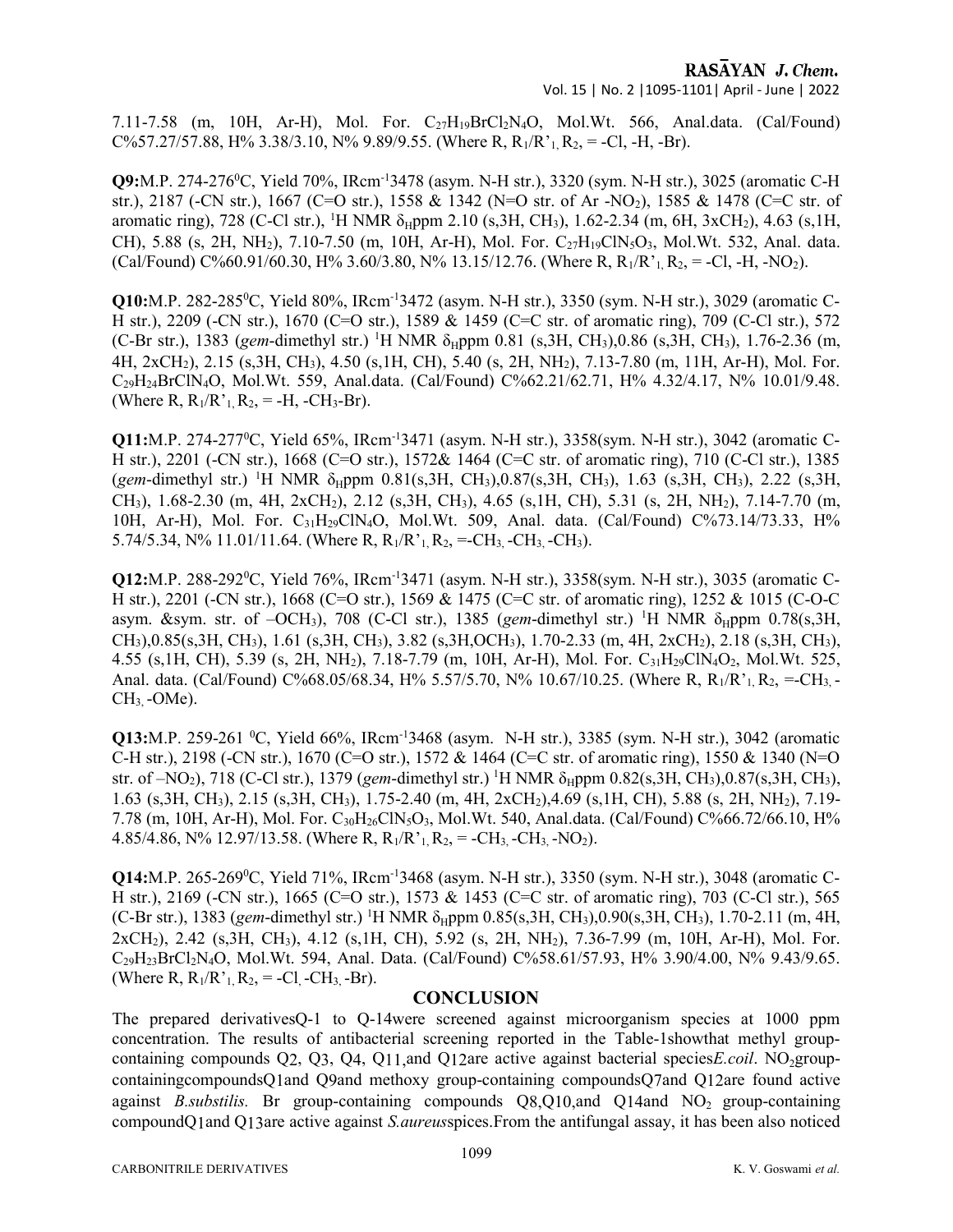### RASAYAN J. Chem. Vol. 15 | No. 2 |1095-1101| April - June | 2022

that compounds Q1, Q4, Q10,and Q11are found to be active against  $F.$   $oxysporium$ . Compounds Q2, Q3, Q13,and Q14having methyl substituents show good activity against A.nigerand. Halogen-containing compounds  $Q_5$ ,  $Q_6$ ,  $Q_7$ , and  $Q_1$ 0show good activity against R.oryzae. Compounds show significant efficacy against the conventional fungicidal Griseofulvin.

| Compound       | Inhibition Zone (in mm) against |                    |          |                      |         |          |
|----------------|---------------------------------|--------------------|----------|----------------------|---------|----------|
|                | Antibacterial Screening         |                    |          | Antifungal Screening |         |          |
|                | E.coli                          | <b>B.substilis</b> | S.aureus | F.oxyporum           | A.niger | R.oryzae |
| Q <sub>1</sub> | 20                              | 23                 | 24       | 25                   | 19      | 20       |
| Q2             | 24                              | 18                 | 19       | 21                   | 22      | 19       |
| Q <sub>3</sub> | 22                              | 19                 | 17       | 18                   | 22      | 21       |
| Q4             | 23                              | 17                 | 19       | 13                   | 20      | 18       |
| Q <sub>5</sub> | 18                              | 20                 | 19       | 22                   | 18      | 26       |
| Q <sub>6</sub> | 25                              | 18                 | 19       | 18                   | 17      | 24       |
| Q7             | 20                              | 25                 | 19       | 20                   | 16      | 25       |
| Q8             | 18                              | 20                 | 22       | 20                   | 19      | 24       |
| Q9             | 20                              | 23                 | 15       | 18                   | 16      | $22\,$   |
| Q10            | 20                              | 20                 | 23       | 23                   | 18      | 25       |
| Q11            | 24                              | 20                 | 19       | 22                   | 16      | 20       |
| Q12            | 23                              | 24                 | 17       | 20                   | 18      | 21       |
| Q13            | 19                              | 20                 | 23       | 18                   | 22      | 20       |
| Q14            | 16                              | 25                 | 22       | 19                   | 22      | 20       |
| Ciprofloxacin  | 35                              | 34                 | 33       | ---                  | ---     | ---      |
| Ampicillin     | 28                              | 30                 | 30       | ---                  | ---     |          |
| Griseofulvin   |                                 |                    |          | 28                   | 26      | 30       |

Table-1: Antimicrobial Activity of Synthesis of 2-amino-4-(2-chloro-5-(4-substitutedphenyl) pyridin-3- yl)-1-(4 substitutedphenyl)-7, 7-disubstituted-5-oxo-1, 4, 5, 6, 7, 8- hexahydroquinoline-3-carbonitrile derivatives

# ACKNOWLEDGMENT

The authorsare grateful to SAIF, Chandigarh for the characterization of the synthesized compounds. We also wish to express our gratitude to Microcare Laboratory, Surat, Gujrat, formicrobial screening.

## REFERENCES

- 1. P. Uma, K. C. Rajanna, Y. Hemanth Sriram, P. K. Saiprakash, Rasayan Journal of Chemistry, 10(2), 319, 32(2017), http://dx.doi.org/10.7324/RJC.2017.1021604
- 2. S. Dua, S. Shrivastava, S. K. Sonwane, S. K. Srivastava, Advances in Biological Research,5,120(2011)
- 3. A. Do¨mling, I. Ugi, Angewandte Chemie International Edition, 39, 3168(2000), http://dx.doi.org/10.1002/1521-3773(20000915)39:18
- 4. A. Do¨mling, Chemical Reviews,106,17(2006), https://doi.org/10.1021/cr0505728
- 5. V. S. Dinakaran, B. Bomma, K. K. Srinivasan, Der Pharma Chemica,4, 255(2012)
- 6. Y. L. Chen, C. J. Huang, Z. Y. Huang, C. H. Tseng, F. S. Chang, S. H. Yang, Lin, S.R., Bioinorganic Medicinal Chemistry,14, 3098(2006), https://doi.org/10.1016/j.bmc.2005.12.017
- 7. M. M. Ghorab, F. A. Ragab, M. M. Hamed, European Journal of Medicinal Chemistry, 44, 4211(2009), https://doi.org/10.1016/j.ejmech.2009.05.017
- 8. M. Gopal, S. Shenoy, L. S. Doddamani, Journal of Photochemistry & Photobiology( B),72,69(2003), https://doi.org/10.1016/j.jphotobiol.2003.09.003
- 9. Y. H. Kim, K. J. Shin, T. G. Lee, E. Kim, M. S. Lee, S. H. Riyu, P. G. Suh, Biochemical Pharmacology,69, 1333(2005), https://doi.org/10.1016/j.bcp.2004.12.019
- 10. Y. L. Zhao, F. S. Chang, C. C. Tzeng, European Journal of Medicinal Chemistry, 40, 792(2005),